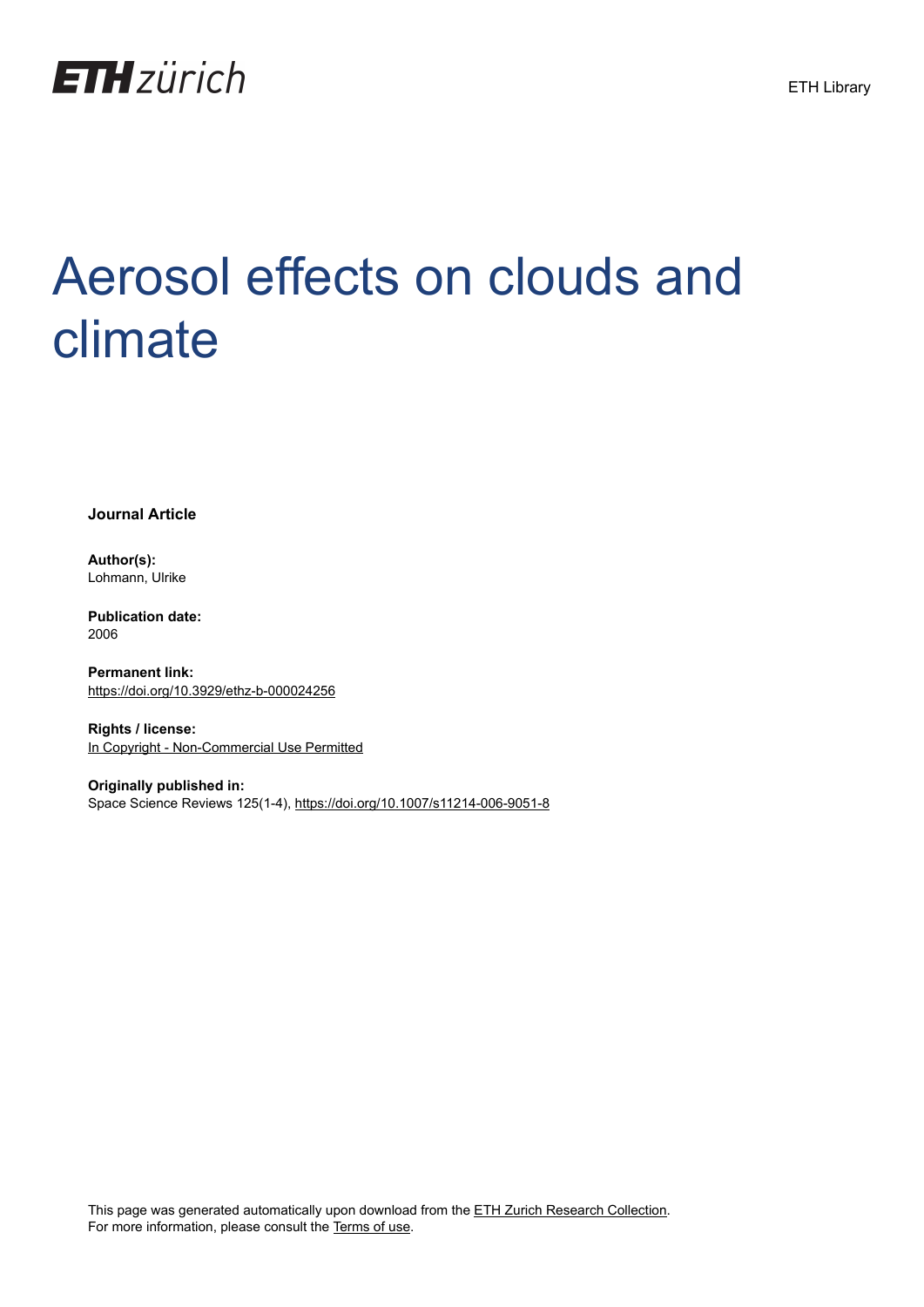## **AEROSOL EFFECTS ON CLOUDS AND CLIMATE**

U. LOHMANN

*Institute for Atmospheric and Climate Science, ETH Zurich, Universitätsstr. 16, CH-8092 Zurich, Switzerland (E-mail: ulrike.lohmann@env.ethz.ch)*

(Received 23 August 2005; Accepted in final form 3 November 2005)

**Abstract.** Aerosols affect the climate system by changing cloud characteristics in many ways. They act as cloud condensation and ice nuclei, they may inhibit freezing and they could have an influence on the hydrological cycle. While the cloud albedo enhancement (Twomey effect) of warm clouds received most attention so far and traditionally is the only indirect aerosol forcing considered in transient climate simulations, here I discuss the multitude of effects.

**Keywords:** aerosols, clouds, climate

## **1. Introduction**

The burning of fossil fuels and biofuels due to human activities has greatly increased the amount of particular matter in the atmosphere. The major aerosol components are mineral dust, sea salt, sulfates, nitrates, black carbon (also termed soot) and particulate organic matter (POM). The natural aerosol species, mineral dust and sea salt, dominate the mass concentration in the atmosphere. On average they contribute 39 mg m<sup> $-2$ </sup> and 13 mg m<sup> $-2$ </sup> whereas the anthropogenic components, sulfate, POM and black carbon only contribute 3.9, 3.3 and  $0.4$  mg m<sup>-2</sup> to the annual global average as deduced from 20 different global models (Kinne *et al.*, 2006). So far, nitrate is not included in most models, because of its semi-volatile nature.

Optically, mineral dust and sea salt are less important because of their larger size. Thus, mineral dust and sea salt each contribute only as much to the aerosol optical depth as sulfate does (25%). Black carbon, which contributes only 3% to the optical depth, is the main aerosol type that absorbs solar radiation and can lead to a warming of the surrounding air. This warming can prevent cloud formation because the atmosphere becomes more stable or even lead to an evaporation of cloud droplets (e.g., Koren *et al.*, 2004). This so-called semi-direct effect thus counteracts some of the negative aerosol forcings from scattering aerosols, such as sea salt and sulfate, at the top-of-the atmosphere (TOA) (e.g., Lohmann and Feichter, 2005).

Aerosols also act as condensation centers for cloud droplets and ice crystals, thereby changing cloud properties. If more aerosol particles compete for the uptake of water vapor, the resulting cloud droplets do not grow as large. More smaller cloud droplets have a larger surface area than fewer larger cloud droplets for the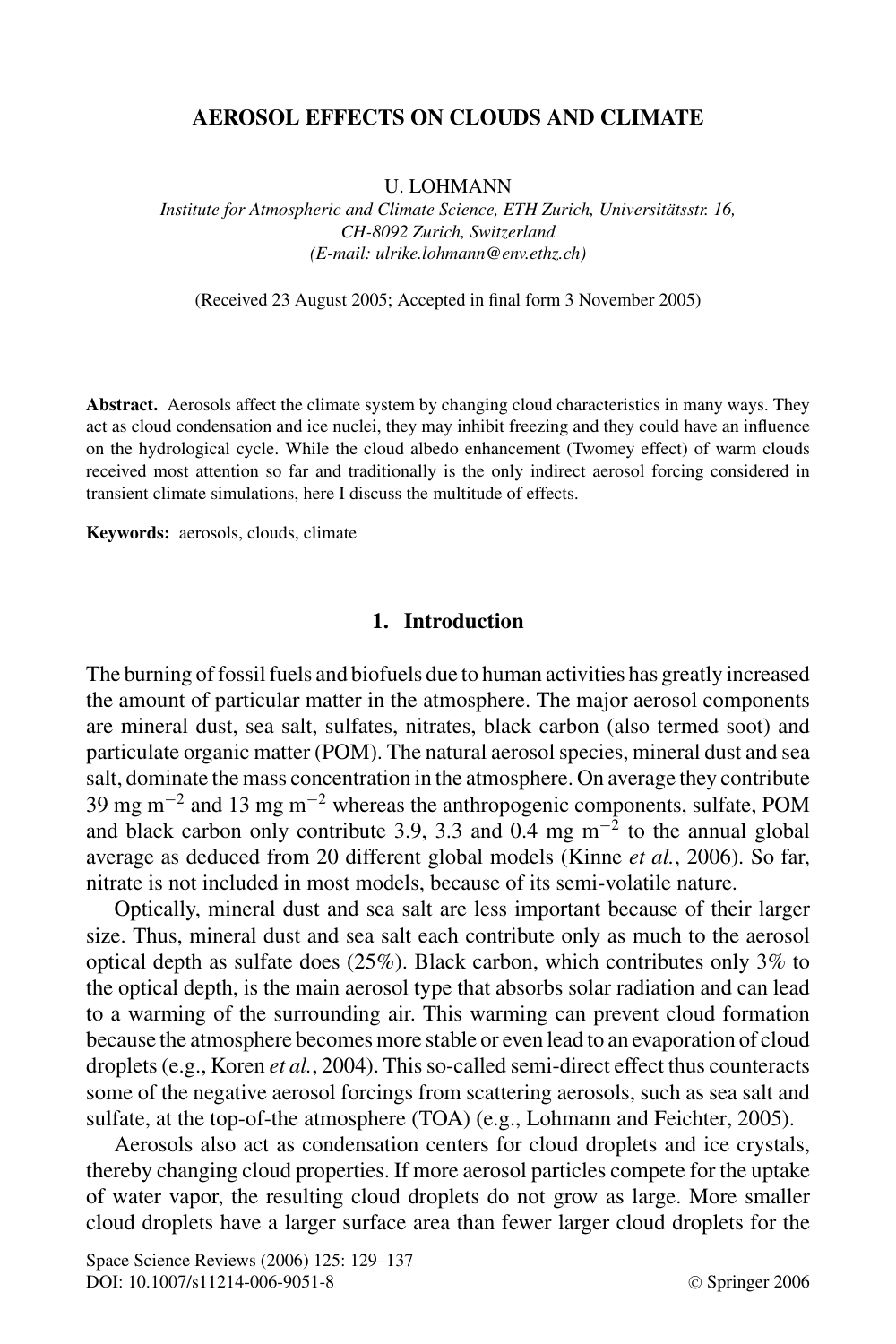

effect/cloud albed effect of anthropogenic sulfate aerosols (red bars) from Williams *et al.* (2001), Rotstayn and Penner (2001), Ghan *et al.* (2001) and Jones *et al.* (2001), of anthropogenic sulfate and black carbon (green bars) from Kristjánsson (2002), of anthropogenic sulfate and organic carbon (blue bars) from Menon *et al.* (2002) and Quaas *et al.* (2004), of anthropogenic sulfate and black and organic carbon (turquoise bars) from Lohmann *et al.* (2000) and Takemura *et al.* (2005), and the mean plus standard deviation from all simulations (olive bars). The results from Menon *et al.* (2002) and Ghan *et al.* (2001) are taken to be the averages of the simulations for only the cloud albedo effect and for both effects.

same amount of cloud water. Thus, a polluted cloud reflects more solar radiation back to space, resulting in a negative radiative forcing at TOA (cloud albedo effect). In addition, these more numerous but smaller cloud droplets collide less efficiently with each other, which reduces the precipitation efficiency of polluted clouds and presumably prolongs their lifetime (cloud lifetime effect). It also implies more scattering of solar radiation back to space, thus reinforcing the cloud albedo effect. Whether the cloud lifetime or the cloud albedo effect is more important, is still an open question. Whereas some models predict that the cloud albedo effect is four times as important as the cloud lifetime effect, other models predict that the cloud lifetime effect dominates over the cloud albedo effect (Figure 1).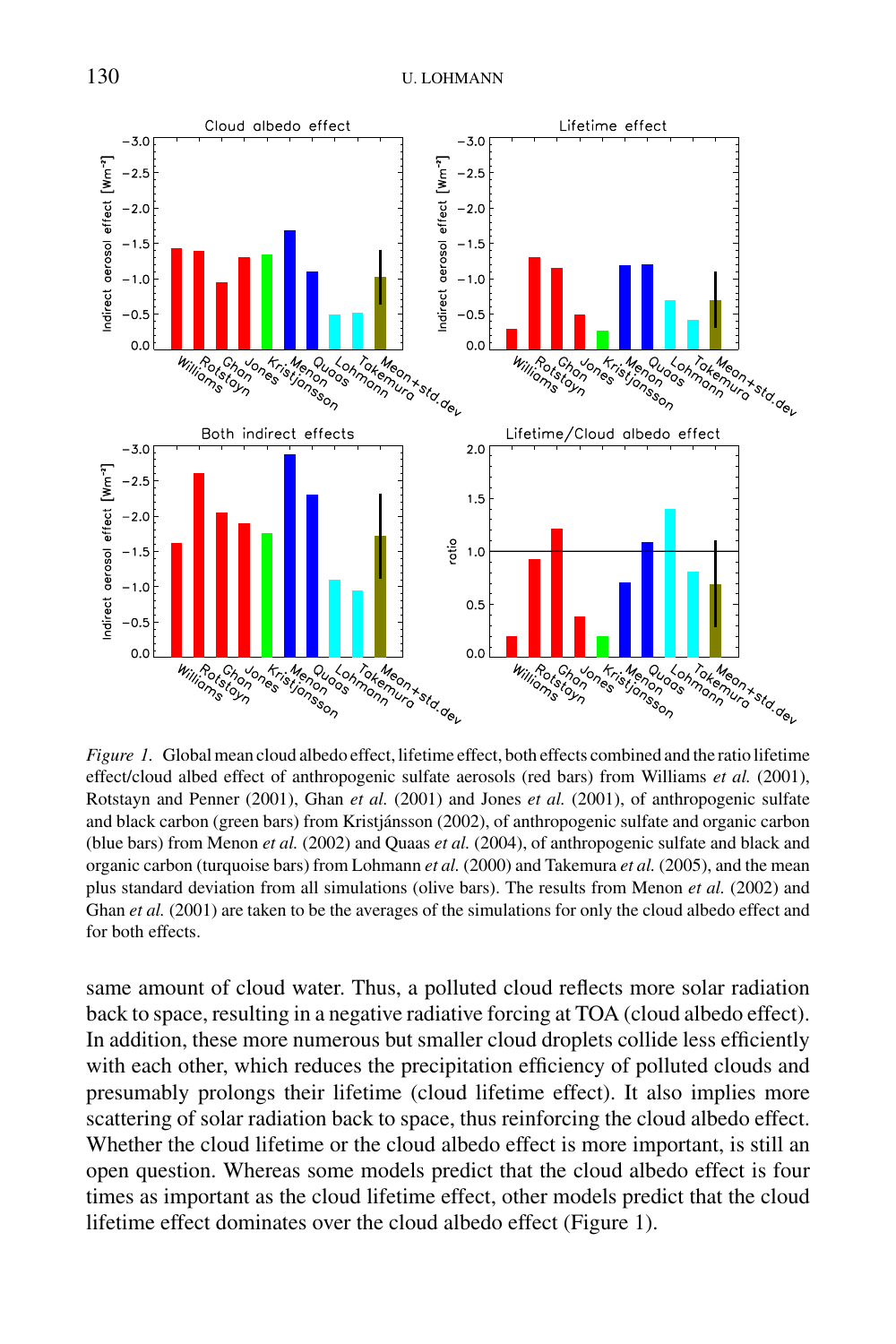The global mean magnitude of the cloud albedo effect since pre-industrial times is estimated between  $-0.5$  and  $-1.9$  Wm<sup>-2</sup> from different climate models and the cloud lifetime effect to be between  $-0.3$  and  $-1.4$  Wm<sup>-2</sup> (Lohmann and Feichter, 2005). The semi-direct effect, which could in principle counteract part of this negative forcing at TOA, is predicted to be only between  $-0.5$  and  $+0.1$  Wm<sup>-2</sup>, where the negative values result from black carbon being located above the cloud. If the individual indirect effect values are summed up, the indirect effect could amount to almost −3 Wm<sup>−</sup>2. This exceeds estimates from simple inverse models, that start from the observed land temperature raise and increased ocean heat uptake in the 20th century, which bracket the overall indirect aerosol effect to be between 0 and −2 Wm<sup>−</sup><sup>2</sup> (Anderson *et al.*, 2003). Thus, either climate model predictions of the cloud albedo and/or cloud lifetime effect are too large, or a counteracting effect is missing.

A proposed counteracting effect could include the ice phase (glaciation effect). Here increases in ice nuclei in the present-day climate result in more frequent freezing of supercooled clouds. As the precipitation formation in ice clouds is faster than in water clouds, this would increase the overall amount of precipitation. A climate model prediction including this effect resulted in reduced cloud cover at mid and high latitudes of the Northern Hemisphere and more of solar radiation absorbed within the Earth-atmosphere system, thus partly offsetting the indirect effects on warm clouds (Lohmann, 2002). Lohmann and Diehl (2006) extended this approach by introducing new parameterizations of contact freezing and immersion freezing in stratiform mixed-phase clouds for black carbon and mineral dust assumed to be composed of either kaolinite (simulation KAO) or montmorillonite (simulation MON) in the ECHAM4 general circulation model from a compilation of laboratory studies. The rather subtle differences between these sensitivity simulations in the present-day climate have significant implications for the anthropogenic indirect aerosol effect. The decrease in net radiation in these sensitivity simulations at the top-of-the-atmosphere varies from  $1 \pm 0.3$  Wm<sup>-2</sup> to  $2.1 \pm 0.1$  Wm<sup>-2</sup> depending on whether dust is assumed to be composed of kaolinite or montmorillonite. In simulation KAO, black carbon has a higher relevancy as an ice nucleus than in simulation MON, because kaolinite is not freezing as effectively as montmorillonite. In simulation KAO, the addition of anthropogenic aerosols results in a larger ice water path, a slightly higher precipitation rate and a reduced total cloud cover. On the contrary, in simulation MON the increase in ice water path is much smaller and globally the decrease in precipitation is dominated by the reduction in warm-phase precipitation due to the indirect cloud lifetime effect (Figure 2).

Aerosols may also influence convective clouds (Rosenfeld and Woodley, 2000). Using a detailed cloud microphysics model Khain *et al.* (2005) found that smaller cloud droplets, such as originating from human activity, reduce the production of drizzle drops in convective clouds. When these droplets freeze, the associated latent heat release results in more vigorous convection. In a clean cloud, on the other hand,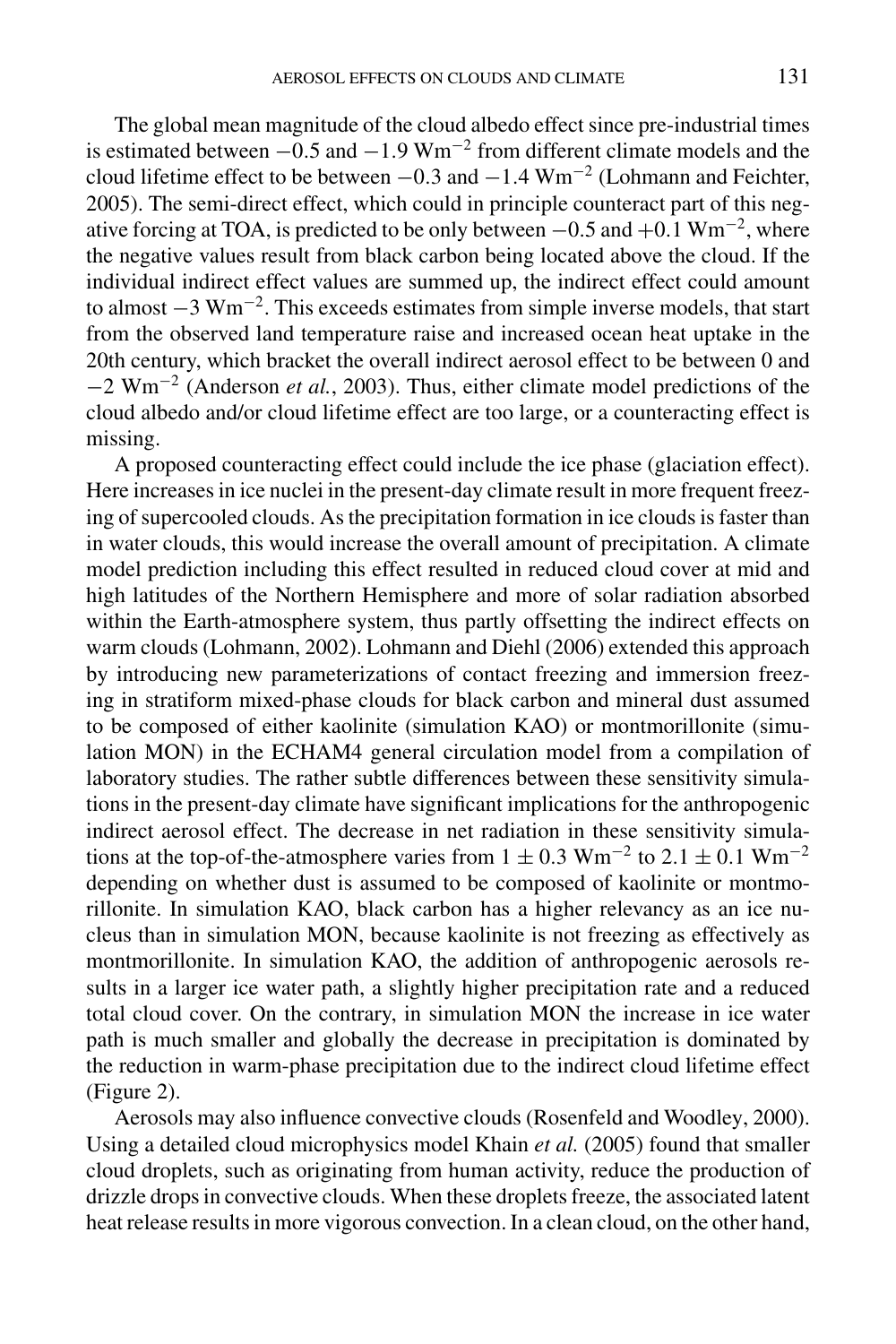

*Figure 2.* Zonal, annual mean changes in (a) aerosol optical depth, (b) total cloud cover, (c) liquid water path (g m<sup>-2</sup>), (d) ice water path (g m<sup>-2</sup>), (e) total precipitation (mm d<sup>-1</sup>), (f) TOA net, (g) shortwave (SW), and (h) longwave (LW) radiation between pre-industrial and present day times for the reference simulation CTL (solid line), simulation KAO (dashed line) and MON (dotted line). For more details, please refer to Lohmann and Diehl (2006).

drizzle would have left the cloud so that less latent heat is released when the cloud glaciates resulting in less vigorous convection. Therefore, no squall line is formed with maritime aerosol concentrations, but the squall line arises under the influence of higher continental aerosol concentrations and results in more precipitation after two hours of simulations.

A smaller indirect aerosol effect is also obtained when constraining the total indirect aerosol effect by taking the difference in the slope of the cloud droplet effective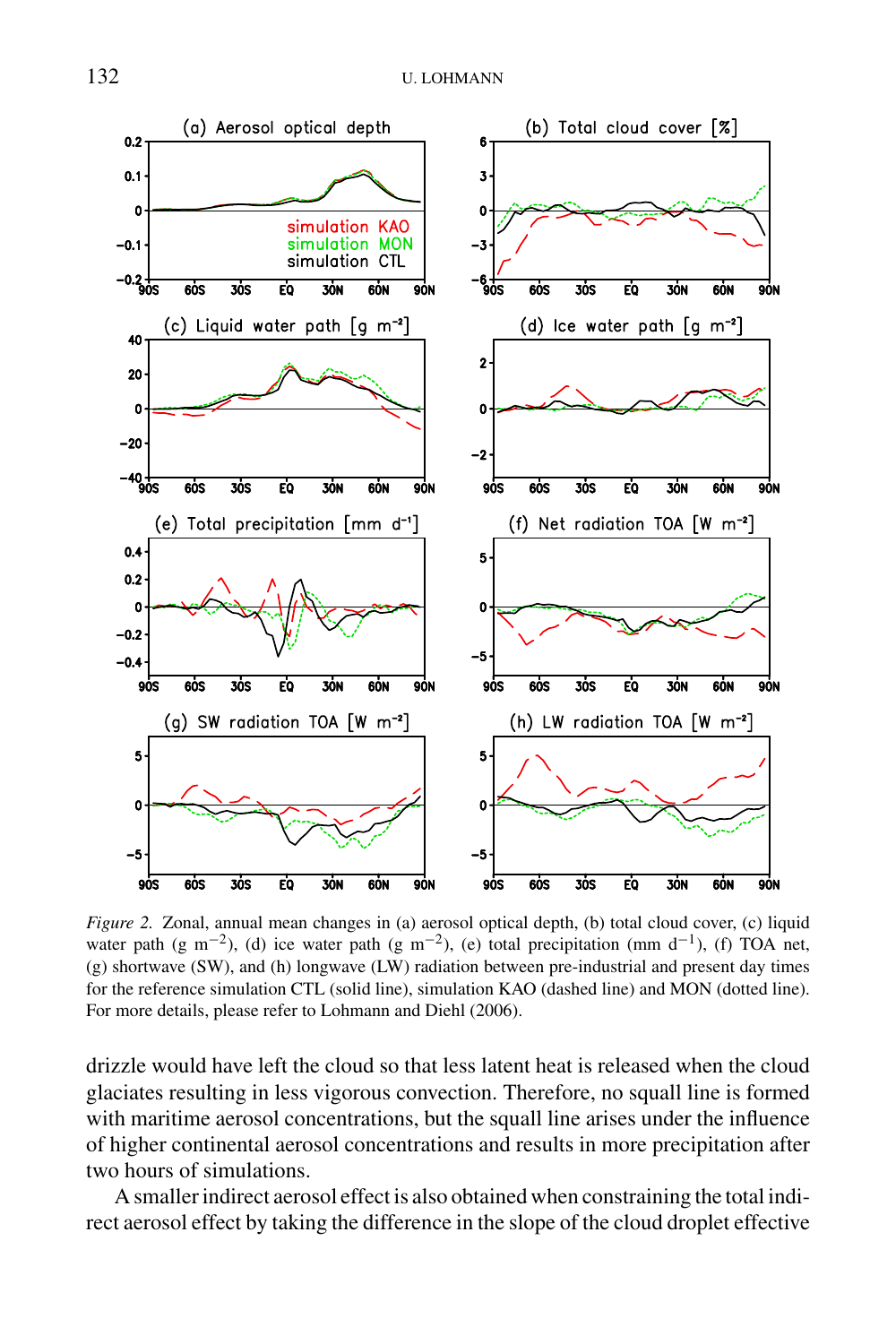radius-aerosol index relationship between the POLDER satellite data (Bréon et al., 2002) and the ECHAM GCM results taken into account (Lohmann and Lesins, 2002). This reduces the total global mean aerosol effect from  $-1.4 \text{ Wm}^{-2}$  to  $-0.85$  Wm<sup>-2</sup>. Along the same lines, the cloud albedo effect is reduced from  $-0.7$  to −0.4 Wm<sup>−</sup>2, when the empirical relationship between sulfate aerosol mass and the cloud droplet number concentration (Boucher and Lohmann, 1995) is constrained to match the relationship between the cloud droplet radius versus aerosol index from the POLDER and MODIS satellite data (Figure 3 and Quaas and Boucher, 2005).

At the Earth surface, however, both scattering and absorbing aerosols work in the same direction of reducing the amount of solar radiation reaching the surface. Since pre-industrial times, increasing emissions of aerosols from human activity and their precursors have caused a reduction of solar radiation at the surface ("solar dimming") by increasing aerosol and cloud optical depth. Such a reduction of 1.3% per decade over the land surfaces from 1961 to 1990 has been observed in many regions worldwide (e.g., Liepert, 2002; Stanhill and Cohen, 2001; Wild *et al.*, 2004).

Likewise equilibrium simulations with a global climate model coupled to a mixed-layer ocean model with increasing aerosol particles and greenhouse gases due to human activity from pre-industrial times to present-day (Liepert *et al.*, 2004) and transient simulations (Roeckner *et al.*, 1999) showed that the decrease in solar radiation at the surface resulting from the increases in optical depth due to the direct and indirect anthropogenic aerosol effects is more important for controlling the surface energy budget than the greenhouse gas induced increase in surface temperature. The conductive flux from below the surface is negligible in the long-term mean surface energy budget. The other components of the surface energy budget (thermal



*Figure 3.* Fit of the cloud droplet radius vs aerosol index relationship (black: POLDER data, red: original (Boucher and Lohmann, 1995) parameterization, green: adaptation using parameters that match the POLDER data). For more details, please refer to Quaas and Boucher (2005).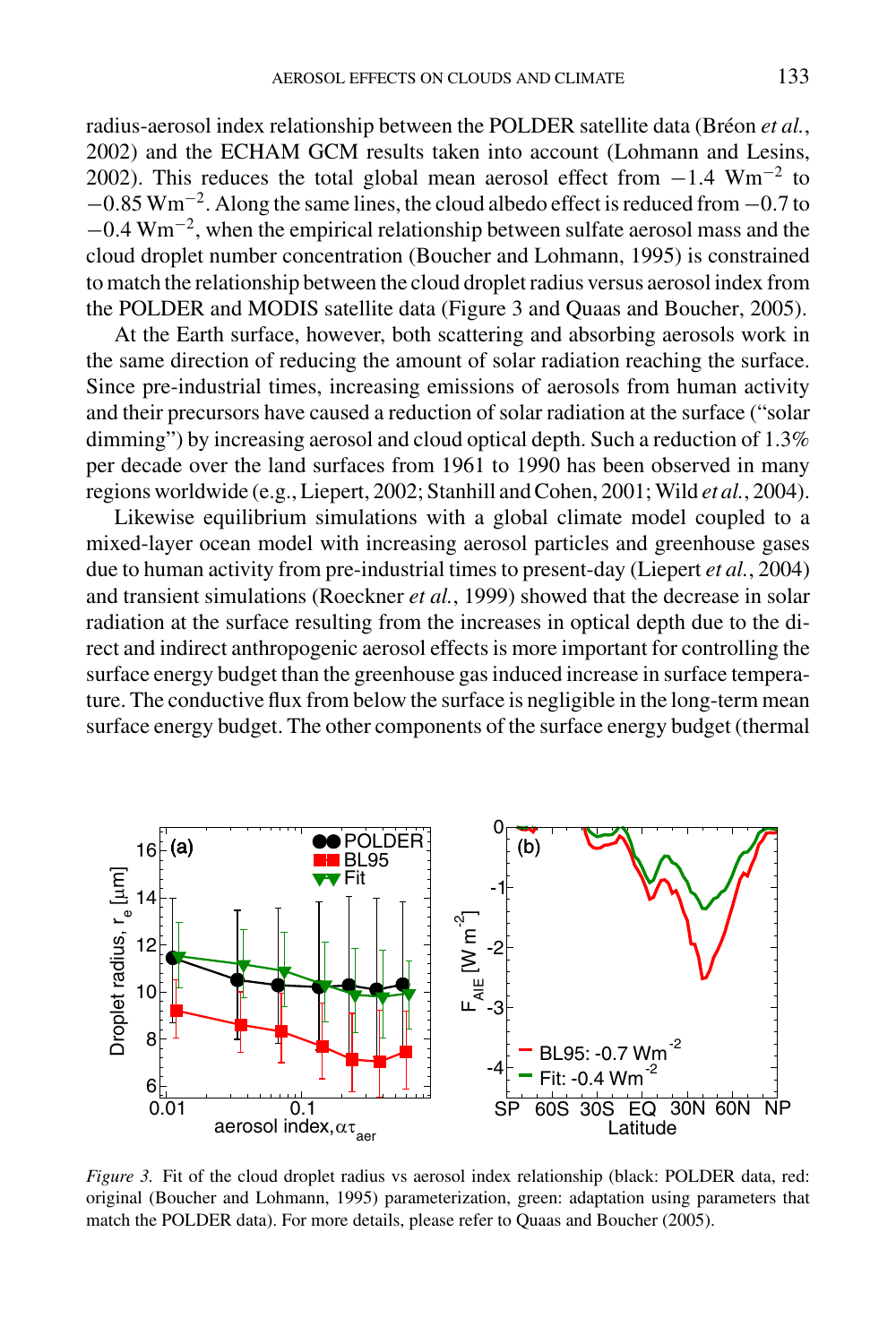

*Figure 4.* Simulated changes in atmospheric variables and surface energy and water fluxes. Changes are calculated as differences for a present day minus pre-industrial climate equilibrium experiments with a general circulation model where anthropogenic aerosol and greenhouse gas concentrations are modified. The arrows indicate direction and relative strengths of the energy fluxes. For more details, please refer to Liepert *et al.* (2004).

radiative flux, sensible and latent heat fluxes) decreased in response to the reduced input of solar radiation (Figure 4). This mechanism could explain the observations of decreased pan evaporation over the last 50 years (Roderick and Farquhar, 2002) and it agrees with the findings by Wild *et al.* (2004). As evaporation must equal precipitation on the global scale in these equilibrium climate simulations, a reduced latent heat flux led to a reduction in precipitation.

Recent surface observations, however, show that the long term decline in solar radiation at land surfaces turned into an increase in surface solar radiation during the 1980s (Wild *et al.*, 2005; Pinker *et al.*, 2005), in agreement with recent emission trends in the "old" industrial regions in the northern hemisphere (Krüger and Graßl, 2002) as well as with long-term black carbon trends in the Canadian Arctic (Sharma *et al.*, 2004) and sulfate deposition declines over Europe and North America since 1978 (E. Holland, private communication). Thus, the increasing greenhouse effect may no longer be masked by an aerosol-induced decline in solar radiation, resulting in the enhanced warming observed since the 1990s (Wild *et al.*, 2005).

Climate model simulations suggest that the decrease in global mean precipitation from pre-industrial times to the present day may reverse into an increase in global mean precipitation of about  $1\%$  in 2021–2050 as compared with 1961–1990. This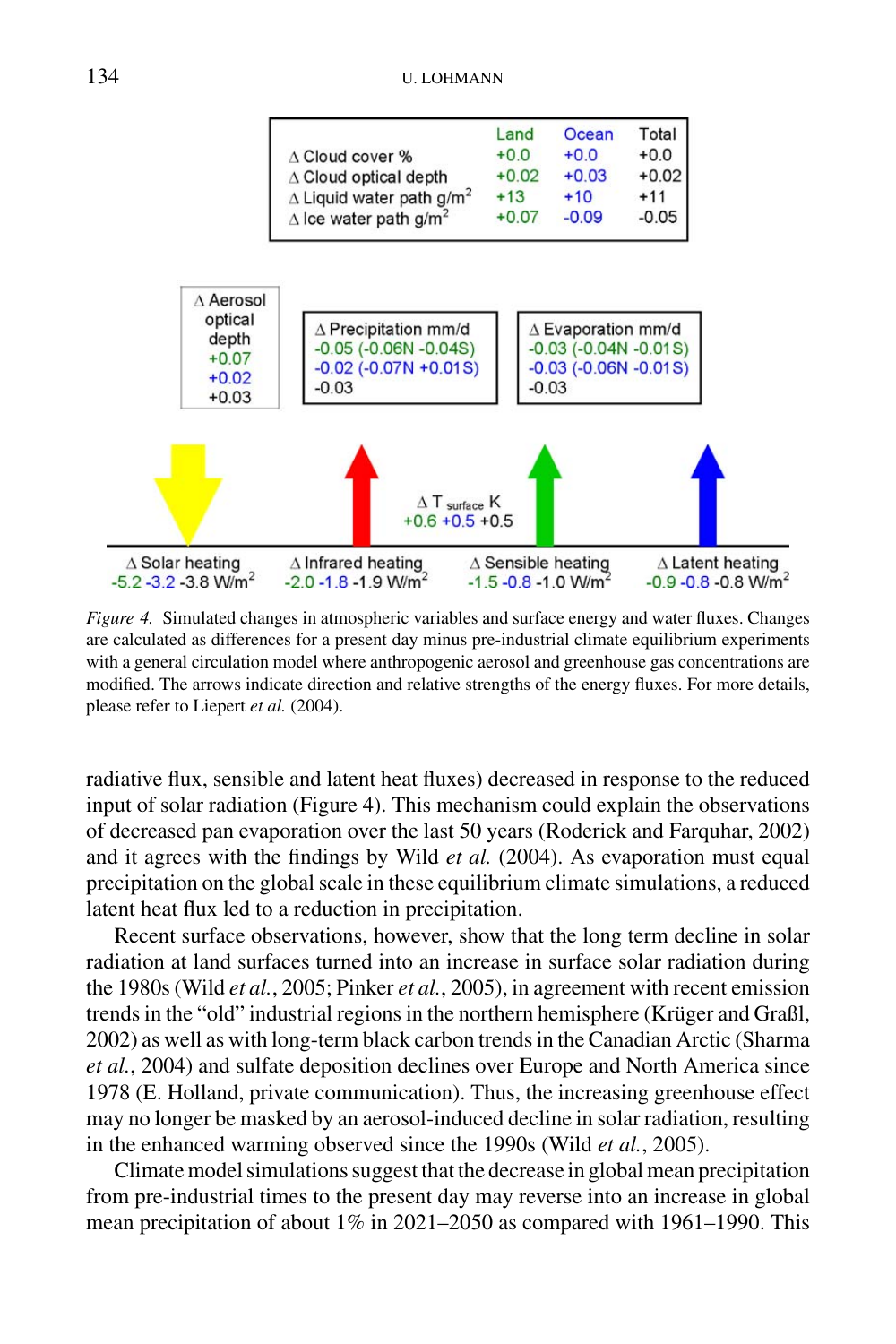is caused by the increased warming due to black carbon and greenhouse gases that will dominate over the sulphate cooling in the mid 21st century (Roeckner *et al.*, 2006). In South Asia, absorbing aerosols in atmospheric brown clouds may have played a major role in the observed South Asian climate and hydrological cycle changes and may have masked as much as 50% of the surface warming due to the global increase in greenhouse gases (Ramanathan *et al.*, 2005). Their simulations raise the possibility that, if current trends in emissions continue, the South Asian subcontinent may experience a doubling of the drought frequency in future decades.

# **2. Conclusions**

The following conclusions regarding the various aerosol effects on clouds and climate can be reached:

- The range of model estimates for the cloud albedo indirect radiative forcing varies from  $-0.5$  to  $-1.9$  Wm<sup>-2</sup>. All models indicate a negative forcing, which on average is  $-1 \text{ Wm}^{-2}$ , with a standard deviation of 0.4 Wm<sup>-2</sup> (Lohmann and Feichter, 2005).
- The cloud lifetime effect varies considerably between the different models (from  $-0.3$  to  $-1.4$  Wm<sup>-2</sup>), resulting in an average forcing of  $-0.7$  Wm<sup>-2</sup> and a standard deviation of 0.5 Wm<sup>−</sup><sup>2</sup> (Lohmann and Feichter, 2005).
- Estimates of the semi-direct effect range from  $+0.1$  to  $-0.5$  Wm<sup>-2</sup>. The variations arise from different locations of black carbon with respect to the cloud.
- Aerosol effects on stratiform or convective mixed-phase clouds are too uncertain until now to even provide an estimate.

In summary, it is not possible to obtain a best estimate of the total indirect aerosol effect from pre-industrial times to present-day solely from observations. The satellite record is not long enough and other existing long-term records do not provide the aerosol and cloud microphysical properties needed for such an assessment. Climate models by themselves have weaknesses that could bias the indirect effect. Thus, to obtain a best estimate of the indirect aerosol effect, measurements and models should be combined. Combining satellite measurements with climate model estimates offline, Lohmann and Lesins (2002) obtained a total indirect effect of −0.85 Wm<sup>−</sup>2, which falls within the range of the indirect effect as estimated from inverse simulations (Anderson *et al.*, 2003). By applying the cloud droplet number versus fine mode aerosol optical depth relationship from MODIS directly within climate models, the total indirect effect is reduced even further to  $-0.3$  to −0.5 Wm<sup>−</sup><sup>2</sup> (Quaas *et al.*, 2006).

#### **Acknowledgements**

Ulrike Lohmann thanks Johannes Quaas for providing Figure 3.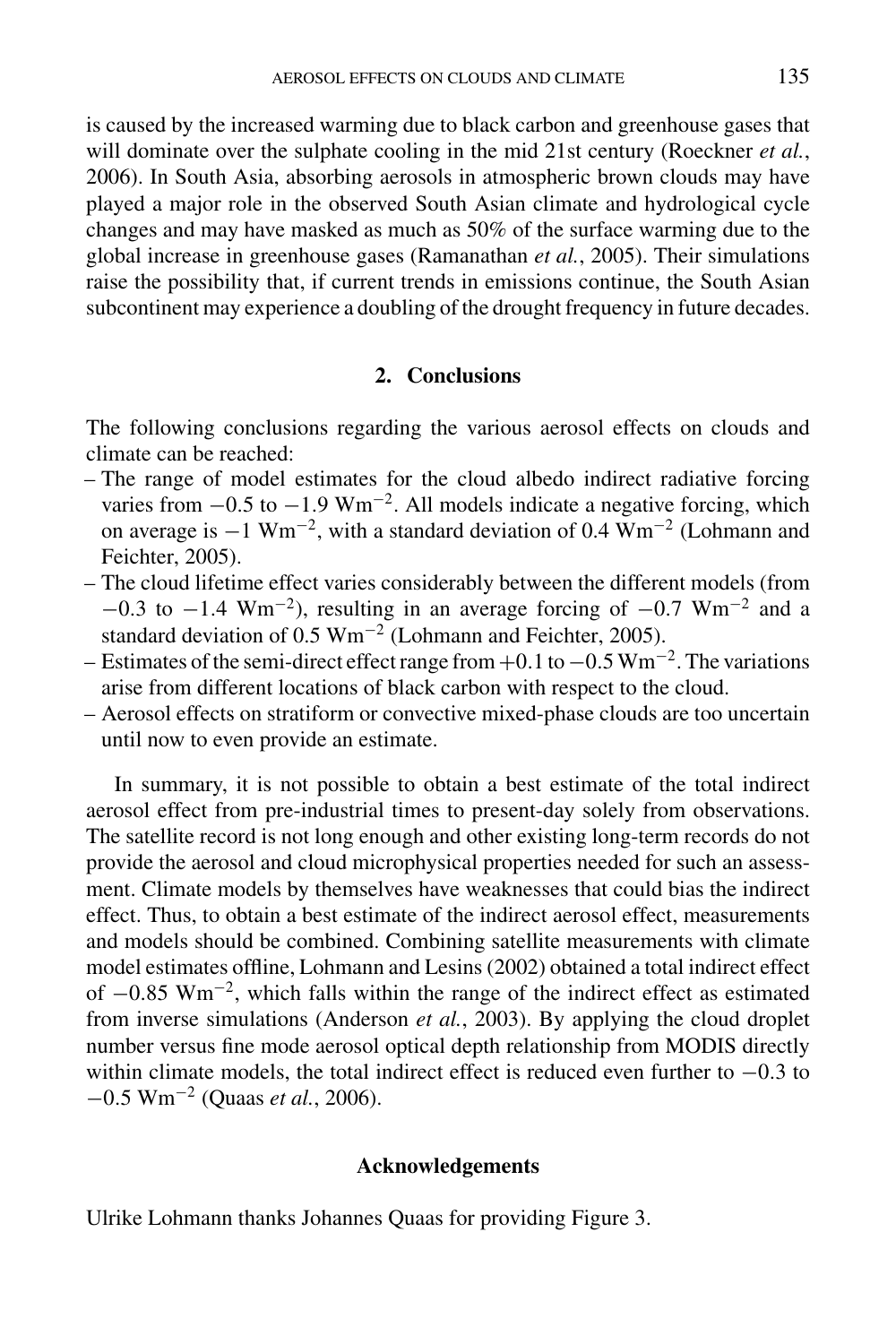#### 136 U. LOHMANN

#### **References**

- Anderson, T. L., Charlson, R. J., Schwartz, S. E., Knutti, R., Boucher, O., Rodhe, H., and Heintzenberg, J.: 2003, 'Climate forcing by aerosols – a hazy picture', *Science* **300**, 1103–1104.
- Boucher, O. and Lohmann, U.: 1995, 'The sulfate-CCN-cloud albedo effect: A sensitivity study with two general circulation models', *Tellus* **Ser. B, 47**, 281–300.
- Bréon, F.-M., Tanré, D., and Generoso, S.: 2002, 'Aerosol effect on cloud droplet size monitored from satellite', *Science* **295**, 834–838.
- Ghan, S. J., Easter, R. C., Chapman, E., Abdul-Razzak, H., Zhang, Y., Leung, R., Laulainen, N., Saylor, R., and Zaveri, R.: 2001, 'A physically-based estimate of radiative forcing by anthropogenic sulfate aerosols', *J. Geophys. Res.* **106**, 5279–5293.
- Jones, A., Roberts, D. L., and Woodage, M. J.: 2001, 'Indirect sulphate aerosol forcing in a climate model with an interactive sulphur cycle', *J. Geophys. Res.* **106**, 20,293–30,310.
- Khain, A., Rosenfeld, D., and Pokrovsky, A.: 2005, 'Aerosol impact on the dynamics and microphysics of convective clouds', *Q. J. R. Meteorol. Soc.* **131**, 2639–2663.
- Kinne, S., Schulz, M., Textor, C., Guibert, S., *et al.*: 2006, 'An AeroCom initial assessment optical properties in aerosol component modules of global models', *Atmos. Chem. Phys.* **6**, 1815–1834.
- Koren, I., Kaufman, Y. J., Remer, L. A., and Martins, J. V.: 2004, 'Measurements of the effect of smoke aerosol on inhibition of cloud formation', *Science* **303**, 1342–1345.
- Kristjánsson, J. E.: 2002, 'Studies of the aerosol indirect effect from sulfate and black carbon aerosols', *J. Geophys. Res.* **107**, doi: 10.1029/2001JD000887.
- Krüger, O. and Graßl, H.: 2002, 'The indirect aerosol effect over Europe', *Geophys. Res. Lett.* 29, doi: 10.1029/2001GL014081.
- Liepert, B. G.: 2002, 'Observed reductions of surface solar radiation at sites in the United States and worldwide from 1961 to 1990', *Geophys. Res. Lett.* **29**, doi: 10.1029/2002GL014910.
- Liepert, B. G., Feichter, J., Lohmann, U., and Roeckner, E.: 2004, 'Can aerosols spin down the water cycle in a warmer and moister world?', *Geophys. Res. Lett.* **31**, doi:10.1029/2003GL019060.
- Lohmann, U.: 2002, 'A glaciation indirect aerosol effect caused by soot aerosols', *Geophys. Res. Lett.* **29**, doi: 10.1029/2001GL014357.
- Lohmann, U. and Lesins, G.: 2002, 'Stronger constraints on the anthropogenic indirect aerosol effect', *Science* **298**, 1012–1016.
- Lohmann, U. and Diehl, K.: 2006, 'Sensitivity studies of the importance of dust ice nuclei for the indirect aerosol effect on stratiform mixed-phase clouds', *J. Atmos. Sci.* **63**, 968–982.
- Lohmann, U. and Feichter, J.: 2005, 'Global indirect aerosol effects: A review', *Atmos. Chem. Phys.* **5**, 715–737.
- Lohmann, U. Feichter, J., Penner, J. E., and Leaitch, W. R.: 2000, 'Indirect effect of sulfate and carbonaceous aerosols: A mechanistic treatment', *J. Geophys. Res.* **105**, 12,193–12,206.
- Menon, S., DelGenio, A. D., Koch, D., and Tselioudis, G.: 2002, 'GCM simulations of the aerosol indirect effect: Sensitivity to cloud parameterization and aerosol burden', *J. Atmos. Sci.* **59**, 692–713.
- Pinker, R. T., Zhang, B., and Dutton, E. G.: 2005, 'Do satellites detect trends in surface solar radiation?', *Science* **308**, 850–854.
- Quaas, J. and Boucher, O.: 2005, 'Constraining the first aerosol indirect radiative forcing in the LMDZ GCM using POLDER and MODIS satellite data', *Geophys. Res. Lett.* **32**, doi: 10.1029/2005GL023850.
- Quaas, J., Boucher, O., and Bréon, F.-M.: 2004, 'Aerosol indirect effects in POLDER satellite data and the Laboratoire de Météorologie Dynamique-Zoom (LMDZ) general circulation model', *J. Geophys. Res.* **109**, doi: 10.1029/2003JD004317.
- Quaas, J., Boucher, O., and Lohmann, U.: 2006, 'A new estimate of the aerosol indirect radiative forcing by constraints of global climate models using satellite datasets', *Atmos. Chem. Phys.* **6**, 947–955.